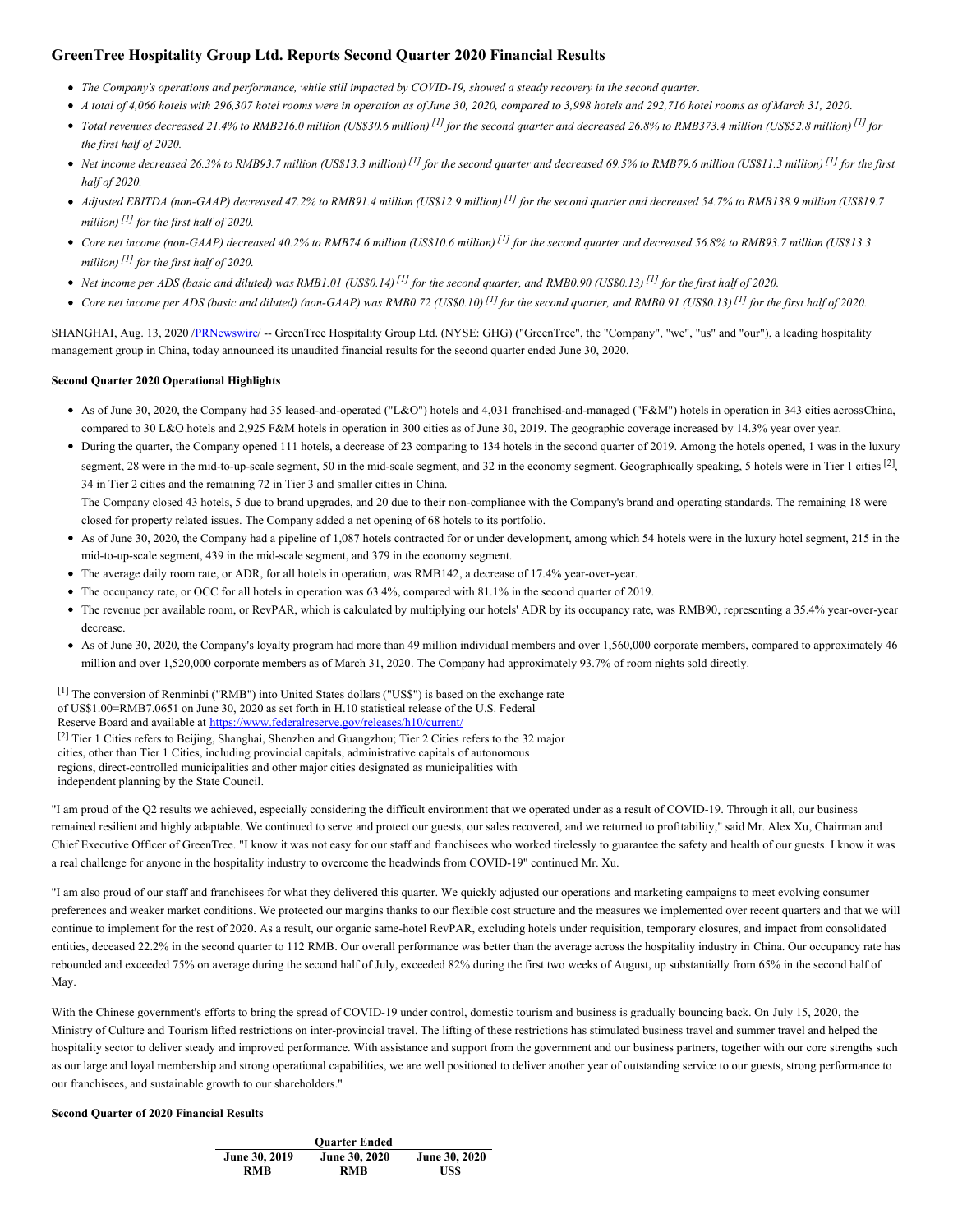| Revenuesd-operated hotels     | 60,510,976                  | 50,337,339                  | 7,124,788             |
|-------------------------------|-----------------------------|-----------------------------|-----------------------|
| Franchised-and-managed hotels | 214,419,775                 | 165,652,625                 | 23,446,607            |
| <b>Total revenues</b>         | 274,930,751                 | 215,989,964                 | 30,571,395            |
|                               |                             | <b>Six Months Ended</b>     |                       |
|                               | June 30, 2019<br><b>RMB</b> | June 30, 2020<br><b>RMB</b> | June 30, 2020<br>US\$ |
| <b>Revenues</b>               |                             |                             |                       |
| Leased-and-operated hotels    | 112,336,802                 | 84, 137, 483                | 11,908,888            |
| Franchised-and-managed hotels | 397,887,057                 | 289,248,472                 | 40,940,464            |
| <b>Total revenues</b>         | 510,223,859                 | 373,385,955                 | 52,849,352            |

**Total revenues** for the second quarter of 2020 were RMB216.0 million (US\$30.6 million)<sup>[1]</sup>, representing a 21.4% year-over-year decrease. The decrease was primarily due to the impact of COVID-19, which resulted in declined RevPAR of L&O hotels and F&M hotels, renovation of 5 L&O hotels, delay in new hotel openings, as well as partial reduction and extension of sublease income recognition. Total revenues for the first half of 2020 were RMB373.4 million (US\$52.8 million)<sup>[1]</sup>, representing a 26.8% decrease.

- **Total revenues from leased-and-operated hotels**for the second quarter of 2020 were RMB50.3 million (US\$7.1 million) [1] , representing a 16.8% year-over-year decrease. The decrease was primarily due to RevPAR decrease of 47.1%, renovation of 5 L&O hotels, and partial reduction and extension of sublease income recognition, and partially offset by the revenue contributed by 6 L&O hotels of the Urban Hotel Group ("Urban"). Total revenues from L&O hotels for the first half of 2020 were RMB84.1 million (US\$11.9 million)<sup>[1]</sup>, representing a 25.1% decrease.
- **Total revenues from franchised-and-managed hotels**for the second quarter of 2020 were RMB165.7 million (US\$23.4 million) [1] , representing a 22.7% year-over-year decrease. Initial franchise fees increased by 0.5% year-over-year, mainly attributable to the gross opening of 111 hotels and contribution from historical amortization under ASC606, which was adopted since the first quarter of 2019. The 24.3% decrease from the second quarter of 2019 in recurring franchisee management fees and others was primarily due to the delay in new hotel openings and RevPAR decrease of 35.2%. Total revenues from F&M hotels for the first half of 2020 were RMB289.2 million (US\$40.9 million) [1] , representing a 27.3% decrease.

|                                                        |                      | <b>Ouarter Ended</b>        |                       |
|--------------------------------------------------------|----------------------|-----------------------------|-----------------------|
|                                                        | June 30, 2019<br>RMB | June 30, 2020<br><b>RMB</b> | June 30, 2020<br>US\$ |
| Initial franchise fee                                  | 13,243,838           | 13,313,072                  | 1.884.343             |
| Recurring franchise management fee                     |                      |                             |                       |
| and others                                             | 201,175,937          | 152,339,553                 | 21,562,264            |
| <b>Revenues from franchised-and-</b><br>managed hotels | 214,419,775          | 165,652,625                 | 23,446,607            |
|                                                        |                      | <b>Six Months Ended</b>     |                       |
|                                                        | June 30, 2019        | June 30, 2020               | June 30, 2020         |
|                                                        | <b>RMB</b>           | <b>RMB</b>                  | US\$                  |
| Initial franchise fee                                  | 25,996,787           | 26,365,904                  | 3,731,851             |
| Recurring franchise management fee                     |                      |                             |                       |
| and others                                             | 371,890,270          | 262,882,568                 | 37,208,613            |
| <b>Revenues from franchised-and-</b>                   |                      |                             |                       |
| managed hotels                                         | 397,887,057          | 289,248,472                 | 40,940,464            |

### **Total operating costs and expenses**

|                                     |                             | <b>Ouarter Ended</b>        |                       |
|-------------------------------------|-----------------------------|-----------------------------|-----------------------|
|                                     | June 30, 2019<br><b>RMB</b> | June 30, 2020<br><b>RMB</b> | June 30, 2020<br>US\$ |
| <b>Operating costs and expenses</b> |                             |                             |                       |
| Hotel operating costs               | 78,939,817                  | 94,916,577                  | 13,434,570            |
| Selling and marketing expenses      | 16,353,634                  | 11,999,656                  | 1,698,441             |
| General and administrative expenses | 39,768,385                  | 48,143,971                  | 6,814,337             |
| Other operating expenses            | 65,350                      | 41.123                      | 5,820                 |
| Total operating costs and expenses  | 135, 127, 186               | 155, 101, 327               | 21,953,168            |

|                                     |                             | <b>Six Months Ended</b>     |                       |
|-------------------------------------|-----------------------------|-----------------------------|-----------------------|
|                                     | June 30, 2019<br><b>RMB</b> | June 30, 2020<br><b>RMB</b> | June 30, 2020<br>US\$ |
| Operating costs and expenses        |                             |                             |                       |
| Hotel operating costs               | 158,939,661                 | 184,679,850                 | 26, 139, 736          |
| Selling and marketing expenses      | 41,029,736                  | 29,840,978                  | 4,223,716             |
| General and administrative expenses | 65,500,871                  | 76,889,542                  | 10,883,008            |
| Other operating expenses            | 107,974                     | 1,198,272                   | 169,605               |
| Total operating costs and expenses  | 265,578,242                 | 292,608,642                 | 41,416,065            |

Hotel operating costs for the second quarter of 2020 were RMB94.9 million (US\$13.4 million)<sup>[1]</sup>, representing a 20.2% increase year-over-year. The increase was mainly attributable to higher rents, higher depreciation and amortization, and the consolidation of operation costs of Argyle Hotel Management Group (Australia) Pty Ltd ("Argyle") and Urban. Argyle's costs increased compared to one year ago, primarily due to rents for 2 L&O hotels in development. Excluding the impact from acquired entities, hotel operating costs for this quarter decreased 6.2%, which was primarily due to a decrease in salaries of hotel staffs and regional general managers, and decreases in utilities, consumable, food and beverage, which resulted from the declined occupancy rate. For the first half of 2020, hotel operating costs were RMB184.7 million (US\$26.1 million)<sup>[1]</sup>, representing a 16.2% increase.

**Quarter Ended**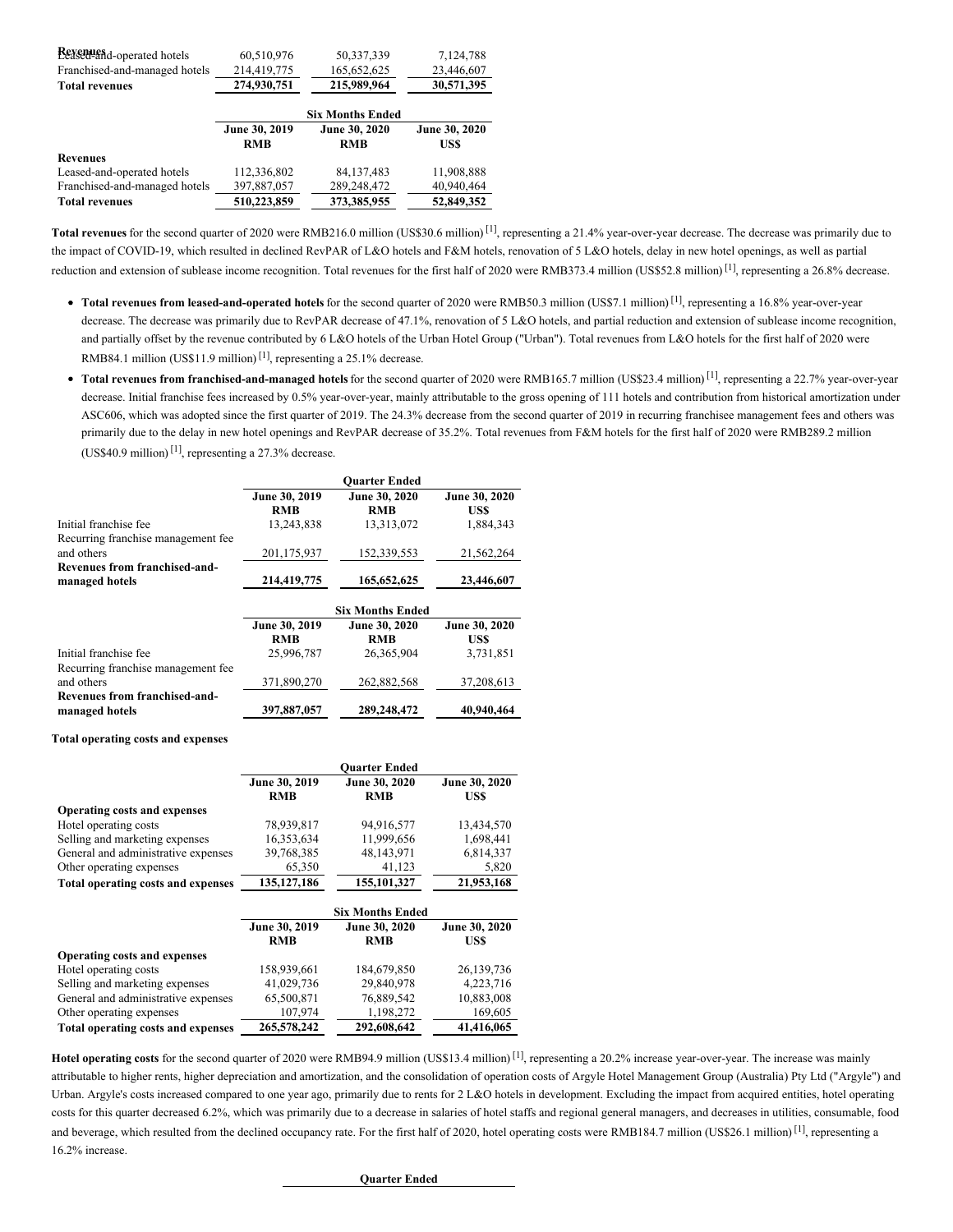|                                              | <b>June 30,</b><br>2019 | <b>June 30,</b><br>2020 | <b>June 30,</b><br>2020 |
|----------------------------------------------|-------------------------|-------------------------|-------------------------|
|                                              | <b>RMB</b>              | <b>RMB</b>              | US\$                    |
| Rental                                       | 19,039,168              | 35,806,000              | 5,068,010               |
| <b>Utilities</b>                             | 4,891,420               | 3,172,300               | 449,010                 |
| Personnel cost                               | 8,495,301               | 9,332,835               | 1,320,977               |
| Depreciation and amortization                | 7,174,031               | 10,588,191              | 1,498,661               |
| Consumable, food and beverage                | 6,931,925               | 6,789,575               | 961,002                 |
| Costs of general managers of franchised-and- |                         |                         |                         |
| managed hotels                               | 23,045,469              | 20,691,454              | 2,928,685               |
| Other costs of franchised-and-managed hotels | 7,306,217               | 5,476,527               | 775,152                 |
| Others                                       | 2,056,286               | 3,059,695               | 433,073                 |
| <b>Hotel Operating Costs</b>                 | 78,939,817              | 94,916,577              | 13,434,570              |

|                                              |                         | <b>Six Months Ended</b> |                         |
|----------------------------------------------|-------------------------|-------------------------|-------------------------|
|                                              | <b>June 30,</b><br>2019 | <b>June 30,</b><br>2020 | <b>June 30,</b><br>2020 |
|                                              | <b>RMB</b>              | <b>RMB</b>              | US\$                    |
| Rental                                       | 39.647.433              | 62.908.982              | 8.904.188               |
| Utilities                                    | 11,045,983              | 7,592,490               | 1,074,647               |
| Personnel cost                               | 17,289,575              | 19.563.480              | 2,769,031               |
| Depreciation and amortization                | 13.698.236              | 21,927,026              | 3,103,569               |
| Consumable, food and beverage                | 13,769,076              | 15,540,443              | 2,199,607               |
| Costs of general managers of franchised-and- |                         |                         |                         |
| managed hotels                               | 45,490,112              | 41.334.102              | 5,850,462               |
| Other costs of franchised-and-managed hotels | 12,992,800              | 9,979,587               | 1,412,519               |
| Others                                       | 5,006,446               | 5,833,740               | 825,713                 |
| <b>Hotel Operating Costs</b>                 | 158,939,661             | 184,679,850             | 26,139,736              |

**Selling and marketing expenses** for the second quarter of 2020 were RMB12.0 million (US\$1.7 million)<sup>[1]</sup>, representing a 26.6% year-over-year decrease. The decrease was mainly attributable to sustainable reductions in costs for advertising and meals. Excluding Argyle's and Urban's expenses, selling and marketing expenses in this quarter decreased 37.6%. For the first half of 2020, selling and marketing expenses were RMB29.8 million (US\$4.2 million)<sup>[1]</sup>, representing a 27.3% decrease.

General and administrative expenses for the second quarter of 2020 were RMB48.1 million (US\$6.8 million)<sup>[1]</sup>, representing a 21.1% year-over-year increase. The increase was primarily attributable to higher depreciation and amortization for our property and equipment, increased consulting fees, and the consolidation of expenses from Argyle and Urban. Additionally, a one-time bad debt regarding to account receivable due to COVID-19 was accrued. Excluding the impact from acquired entities and accrued bad debts, G&A expenses decreased by 21.6%. General and administrative expenses for the first half of 2020 were RMB76.9 million (US\$10.9 million) [1], representing a 17.4% yearover-year increase.

Gross profit for the second quarter of 2020 was RMB121.1 million (US\$17.1 million)<sup>[1]</sup>, representing a year-over-year decrease of 38.2%. Gross margin was 56.1%, compared to 71.3% a year ago. The decrease was primarily due the impact of COVID-19. Gross profit for the first half of 2020 was RMB188.7 million (US\$26.7 million)  $\left[1\right]$ , representing a 46.3% year-over-year decrease.

**Income from operations** for the second quarter of 2020 totaled RMB62.7 million (US\$8.9 million)<sup>[1]</sup>, representing a year-over-year decrease of 55.7%. The decrease was mainly due to decreased revenues resulting from lower RevPAR, delays in new hotel openings, and certain extension of sublease income recognition. Operating margin, defined as income from operations as percentage of total revenues, was 29.0%, compared to 51.4% a year ago. Income from operations for the first half of 2020 totaled RMB99.9 million (US\$14.1 million)<sup>[1]</sup>, representing a year-over-year decrease of 60.6%.

Adjusted EBITDA (non-GAAP) for the second quarter of 2020 was RMB91.4 million (US\$12.9 million)<sup>[1]</sup>, representing a year-over-year decrease of 47.2%. Adjusted EBITDA margin, defined as adjusted EBITDA (non-GAAP) as a percentage of total revenues, was 42.3%, compared to 63.0% a year ago. Adjusted EBITDA (non-GAAP) for the first half of 2020 was RMB138.9 million (US\$19.7 million)  $\left[1\right]$ , representing a year-over-year decrease of 54.7%.

Net income for the second quarter of 2020 was RMB93.7 million (US\$13.3 million)<sup>[1]</sup>, representing a year-over-year decrease of 26.3%. Net margin was 43.4%, compared to 46.2% a year ago. The year-over-year decrease was primarily due to revenue decrease partially offset by gains from investments in equity securities. Net income for the first half of 2020 was RMB79.6 million (US\$11.3 million)  $\left[1\right]$ , representing a year-over-year decrease of 69.5%.

Core net income (non-GAAP) for the second quarter of 2020 was RMB74.6 million (US\$10.6 million)<sup>[1]</sup>, representing a year-over-year decrease of 40.2%. The core net margin, defined as core net income (non-GAAP) as a percentage of total revenues, was 34.6%, compared to 45.4% one year ago. Core net income (non-GAAP) for the first half of 2020 was RMB93.7 million (US\$13.3 million) <sup>[1]</sup>, representing a year-over-year decrease of 56.8%.

**Earnings per ADS (basic and diluted)** for the second quarter of 2020 was RMB1.01 (US\$0.14)<sup>[1]</sup>, down from earnings per ADS of RMB1.26 one year ago. Core net income per ADS (basic and diluted) (non-GAAP) was RMB0.72 (US\$0.10)<sup>[1]</sup>, down from RMB1.23 a year ago. Earnings per ADS (basic and diluted) for the first half of 2020 was RMB0.90 (US\$0.13)  $^{[1]}$ up from RMB2.59 one year ago. Core net income per ADS (basic and diluted) (non-GAAP) was RMB0.91 (US\$0.13)  $^{[1]}$  for the first half of 2020, decreased from RMB2.11 of 2019.

Cash flow. Operating cash inflow for the second quarter of 2020 was RMB58.3 million (US\$8.2 million)<sup>[1]</sup> as a result of recovery from COVID-19 and improved operating performance. Investing cash outflow for the second quarter of 2020 was RMB46.2 million (US\$6.5 million)<sup>[1]</sup>, which was primarily attributable to short-term investments, investment in property, and loans to franchisees. The investing cash outflow was also partially offset by repayment of advances for investments, as well as repayment from franchisees. Financing cash inflow was RMB3.0 million (US\$0.4 million). Operating cash inflow for the first half of 2020 was RMB9.9 million (US\$1.4 million)<sup>[1]</sup>. Investing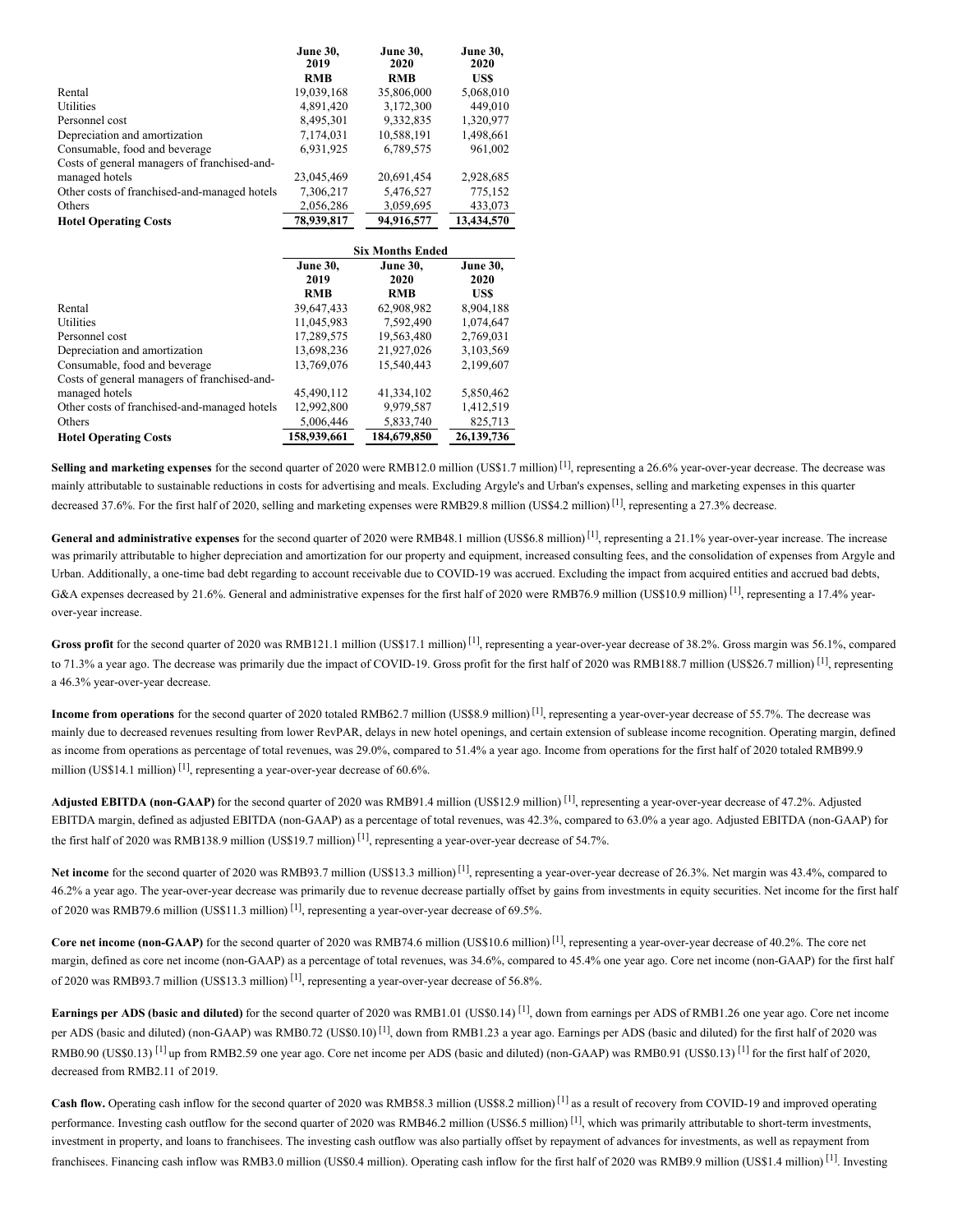cash inflow for the first half of 2020 was RMB108.8 million (US\$15.4 million)<sup>[1]</sup>. Financing cash inflow for the first half of 2020 was RMB13.4 million (US\$1.9 million)<sup>[1]</sup>.

Cash and cash equivalents, restricted cash, short-term investments, investments in equity securities and time deposit. As of June 30, 2020, the Company had a total balance of cash and cash equivalents, restricted cash, short term investments, investments in equity securities and time deposits of RMB1,714.0 million (US\$242.6 million) [1], as compared to RMB1,613.9 million as of March 31, 2020. The increase from Q1 was primarily attributable to cash inflow from operating activities, changes in fair value of equity securities, proceeds from disposal of investments, and offset by loans to franchisees and investment on upgrade decoration.

## **COVID-19 Update**

With the Chinese government's efforts to bring the spread of COVID-19 under control, domestic tourism and business is gradually bouncing back. According to the STR data, the occupancy rate of hotels in China has been improving steadily during the second quarter and reached 63.1% during the last week of July, up substantially from the low of 8.4% during the week of February 9, 2020. Although new COVID-19 cases were reported in Beijing and Dalian in the middle of June, the outbreak quickly came under control thanks to local governments' effective measures and an adequate supply of nucleic acid detection test kits. With the economic environment improving, business traveling gradually returned to normal starting late June.

On July 15, 2020, The Ministry of Culture and Tourism announced that the restrictions on cross provincial travel would be lifted. The lifting of these restrictions will stimulate business travel and summer travel and help the hospitality sector to deliver steady and improved performance. With all the endeavor and assistance from the government and our business partners, most franchisees have now resumed business operations. Our occupancy rate has rebounded and exceeded 75% on average in the second half of July, exceeded 82% during the first two weeks of August, up substantially from 65% in the second half of May.

#### **Guidance**

Due to the impact of COVID-19, the Company expects a decline in total revenues in the third quarter of 2020 of 8%-13% year-over-year, and a decline in total revenues of 10%-15% for the full year 2020, compared to 2019.

The guidance set forth above reflects the Company's current and preliminary views based on our recovery speed and may not be indicative of the final financial results for future interim periods and the full year.

## **Conference Call**

GreenTree's management will hold an earnings conference call at 9:00 PM U.S. Eastern Time on August 13, 2020 (9:00 AM Beijing/Hong Kong Time on August 14, 2020).

Dial-in numbers for the live conference call are as follows:

| International  | 1-412-902-4272               |
|----------------|------------------------------|
| Mainland China | 4001-201-203                 |
| НS             | 1-888-346-8982               |
| Hong Kong      | 800-905-945 or 852-3018-4992 |
| Singapore      | 800-120-6157                 |

Participants should ask to join the GreenTree call, please dial in approximately 10 minutes before the scheduled time of the call.

A telephone replay of the call will be available after the conclusion of the conference call until August 20, 2020.

Dial-in numbers for the replay are as follows:

| International Dial-in | 1-412-317-0088 |
|-----------------------|----------------|
| U.S. Toll Free        | 1-877-344-7529 |
| Canada Toll Free      | 855-669-9658   |
| Passcode:             | 10146314       |

Additionally, a live and archived webcast of this conference call will be available at [http://ir.998.com](http://ir.998.com/).

# **Use of Non-GAAP Financial Measures**

We believe that Adjusted EBITDA and core net income, as we present it, is a useful financial metric to assess our operating and financial performance before the impact of investing and financing transactions, income taxes and certain non-core and non-recurring items in our financial statements.

The presentation of Adjusted EBITDA and core net income should not be construed as an indication that our future results will be unaffected by other charges and gains we consider to be outside the ordinary course of our business.

The use of Adjusted EBITDA and core net income has certain limitations because it does not reflect all items of income and expenses that affect our operations. Items excluded from Adjusted EBITDA and core net income are significant components in understanding and assessing our operating and financial performance. Depreciation and amortization expense for various long-term assets, income tax and share-based compensation have been and will be incurred and are not reflected in the presentation of Adjusted EBITDA. Each of these items should also be considered in the overall evaluation of our results. Additionally, Adjusted EBITDA and core net income does not consider capital expenditures and other investing activities and should not be considered as a measure of our liquidity. We compensate for these limitations by providing the relevant disclosure of our depreciation and amortization, interest expense/income, gains/losses from investments in equity securities, income tax expenses, share-based compensation, share of loss in equity investees, government subsidies and other relevant items both in our reconciliations to the corresponding U.S. GAAP financial measures and in our consolidated financial statements, all of which should be considered when evaluating our performance.

The term Adjusted EBITDA and core net income is not defined under U.S. GAAP, and Adjusted EBITDA and core net income is not a measure of net income, operating income, operating performance or liquidity presented in accordance with U.S. GAAP. When assessing our operating and financial performance, you should not consider this data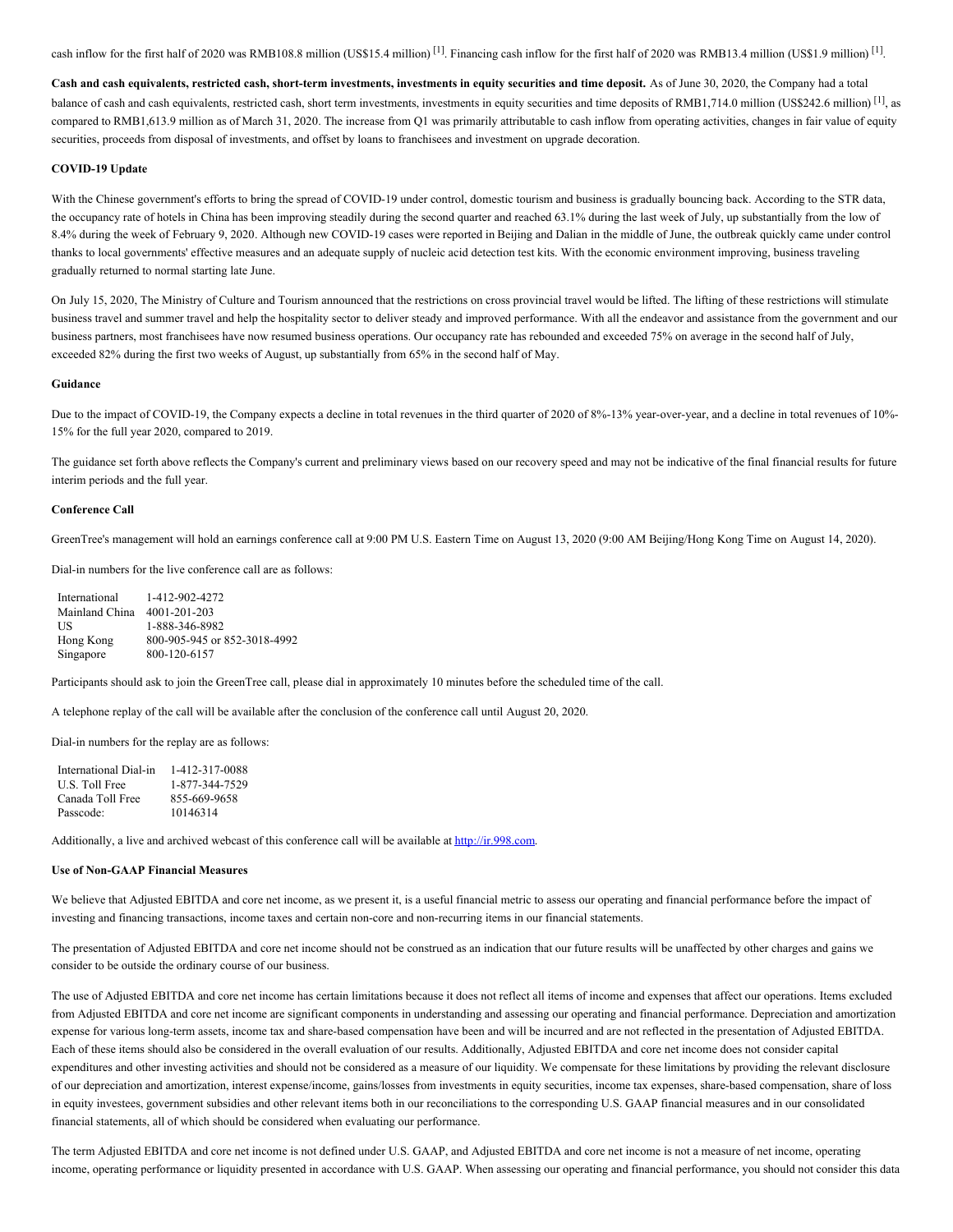in isolation or as a substitute for our net income, operating income or any other operating performance measure that is calculated in accordance with U.S. GAAP. In addition, our Adjusted EBITDA and core net income may not be comparable to Adjusted EBITDA and core net income or similarly titled measures utilized by other companies since such other companies may not calculate Adjusted EBITDA and core net income in the same manner as we do.

Reconciliations of the Company's non-GAAP financial measures, including Adjusted EBITDA and core net income, to the consolidated statement of operations information are included at the end of this press release.

#### **About GreenTree Hospitality Group Ltd.**

GreenTree Hospitality Group Ltd. ("GreenTree" or the "Company") (NYSE: GHG) is a leading hospitality management group in China. As of June 30, 2020, GreenTree had a total number of 4,066 hotels. In 2019, GreenTree ranked among the Top 12 worldwide in terms of number of hotels in "World's Largest Hotel Companies: HOTELS' 325", published by HOTELS magazine, and was as well the fourth largest hospitality company in China in 2019 based on the statistics issued by the China Hospitality Association.

GreenTree has built a strong suite of brands including its flagship "GreenTree Inns" brand as a result of its long-standing dedication to the hospitality industry inChina and consistent quality of its services, signature hotel designs, broad geographic coverage and convenient locations. GreenTree has further expanded its brand portfolio into mid-toup-scale and luxury segments through a series of strategic investments. By offering diverse brands, through its strong membership base, expansive booking network, superior system management with moderate charges, and fully supported by its operating departments including Decoration, Engineering, Purchasing, Operation, IT and Finance, GreenTree aims to keep closer relationships with all of its clients and partners by providing a brand portfolio that features comfort, style and value.

For more information on GreenTree, please visit [http://ir.998.com](http://ir.998.com/)

## **Safe Harbor Statements**

This press release contains forward-looking statements made under the "safe harbor" provisions of Section 21E of the Securities Exchange Act of 1934, as amended, and the U.S. Private Securities Litigation Reform Act of 1995. In some cases, these forward-looking statements can be identified by words or phrases such as "may," "will," "expect," "anticipate," "aim," "estimate," "intend," "plan," "believe," "potential," "continue," "is/are likely to," "confident," "future," or other similar expressions. GreenTree may also make written or oral forward-looking statements in its reports filed with or furnished to the U.S. Securities and Exchange Commission, in its annual report to shareholders, in press releases and other written materials and in oral statements made by its officers, directors or employees to third parties. Any statements that are not historical facts, including statements about or based on GreenTree's current beliefs, expectations, assumptions, estimates and projections about us and our industry, are forward-looking statements that involve known and unknown factors, risks and uncertainties that may cause our actual results, performance or achievements to be materially different from those expressed or implied by the forward-looking statements. Such factors and risks include, but not limited to the following: GreenTree's goals and growth strategies; its future business development, financial condition and results of operations; trends in the hospitality industry in China and globally; competition in our industry; fluctuations in general economic and business conditions in China and other regions where we operate; the regulatory environment in which we and our franchisees operate; and assumptions underlying or related to any of the foregoing. You should not place undue reliance on these forward-looking statements. Further information regarding these and other risks, uncertainties or factors is included in the Company's filings with the U.S. Securities and Exchange Commission. All information provided, including the forward-looking statements made, in this press release are current as of the date of the press release. Except as required by law, GreenTree undertakes no obligation to update any such information or forward-looking statements to reflect events or circumstances after the date on which the information is provided or statements are made, or to reflect the occurrence of unanticipated events.

---Financial Tables and Operational Data Follow---

## **GreenTree Hospitality Group Ltd. Unaudited Condensed Consolidated Balance Sheets**

|                                       | December 31,<br>2019 | June 30,<br>2020 | <b>June 30,</b><br>2020 |
|---------------------------------------|----------------------|------------------|-------------------------|
|                                       | <b>RMB</b>           | <b>RMB</b>       | US\$                    |
| <b>ASSETS</b>                         |                      |                  |                         |
| <b>Current assets:</b>                |                      |                  |                         |
| Cash and cash equivalents             | 319,847,701          | 452,608,736      | 64,062,609              |
| Short-term investment                 | 437,279,026          | 191,176,808      | 27,059,321              |
| Investments in equity securities      | 207,007,926          | 173,261,027      | 24,523,507              |
| Accounts receivable, net of allowance | 99,701,226           | 120,470,392      | 17,051,477              |
| Amounts due from related parties      | 31,739,731           | 29,439,855       | 4,166,941               |
| Prepaid rent                          | 18,794,665           | 8,872,415        | 1,255,809               |
| Inventories                           | 2,537,717            | 2,790,179        | 394,924                 |
| Other current assets                  | 66,004,017           | 44,818,677       | 6,343,672               |
| Loans receivable, net                 | 82,312,201           | 145,035,382      | 20,528,425              |
| <b>Total current assets</b>           | 1,265,224,210        | 1,168,473,471    | 165,386,685             |
| <b>Non-current assets:</b>            |                      |                  |                         |
| Restricted cash                       | 22,312,522           | 22,169,900       | 3,137,946               |
| Long-term time deposits               | 560,000,000          | 590,000,000      | 83,509,080              |
| Loan receivable, net                  | 121,563,742          | 172,337,304      | 24,392,762              |
| Property and equipment, net           | 614,936,505          | 631, 423, 774    | 89,372,235              |
| Intangible assets, net                | 496,280,316          | 493, 363, 778    | 69,831,110              |
| Goodwill                              | 100,078,236          | 100,231,487      | 14,186,846              |
| Long-term investments                 | 398,637,701          | 422,585,859      | 59,813,146              |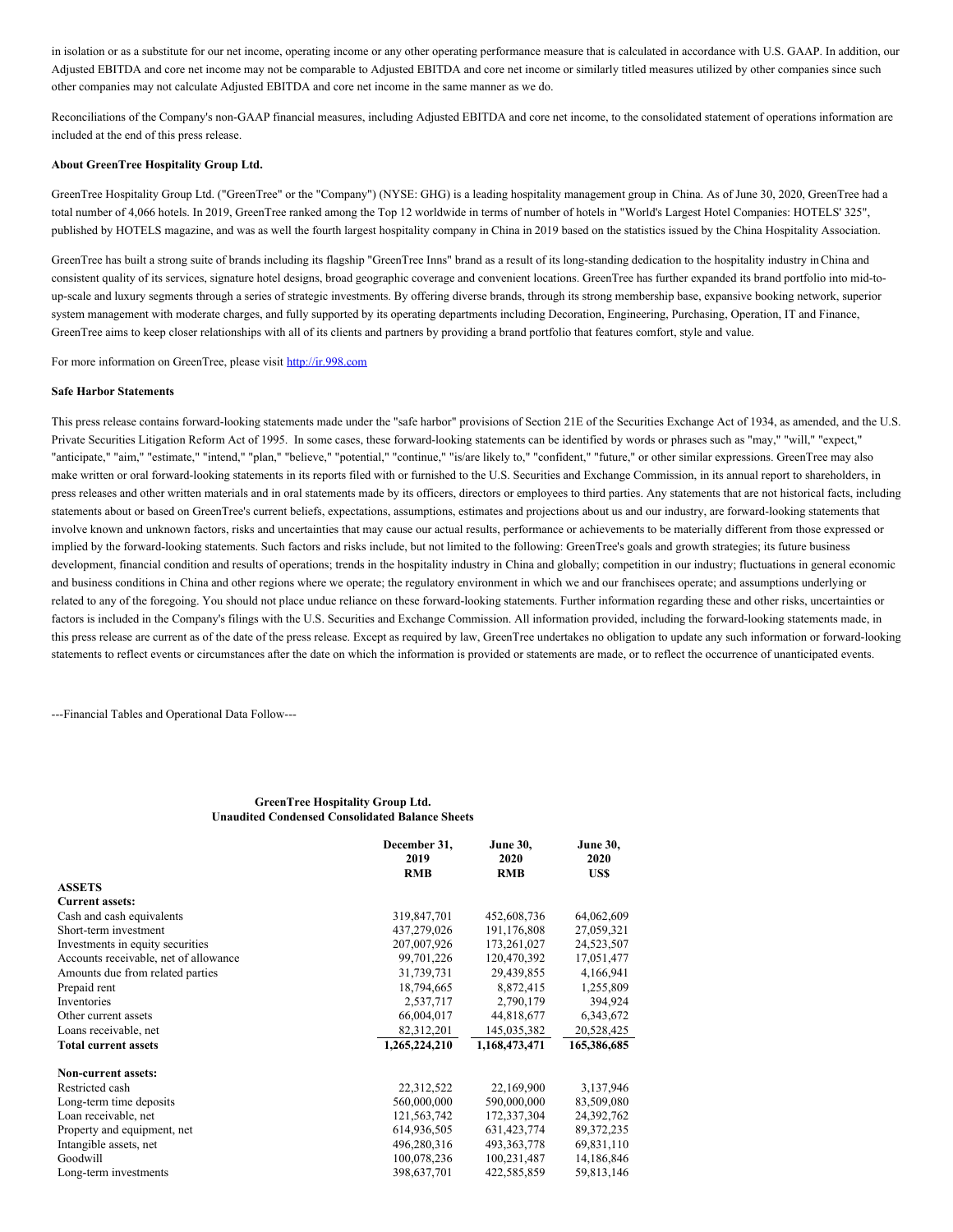| Other assets<br>Deferred tax assets                                | 176, 257, 993 | 188,332,514   | 23:871:945  |
|--------------------------------------------------------------------|---------------|---------------|-------------|
| <b>TOTAL ASSETS</b>                                                | 3,816,479,417 | 3,819,575,790 | 540,625,864 |
|                                                                    |               |               |             |
| <b>LIABILITIES AND EQUITY</b>                                      |               |               |             |
| <b>Current liabilities:</b>                                        |               |               |             |
| Short-term bank loans                                              | 60,000,000    | 70,000,000    | 9,907,857   |
| Accounts payable                                                   | 15,296,042    | 18,185,038    | 2,573,925   |
| Advance from customers                                             | 40,105,627    | 32,347,707    | 4,578,521   |
| Amounts due to related parties                                     | 3,518,031     | 1,469,730     | 208,027     |
| Salary and welfare payable                                         | 42,650,527    | 44,054,228    | 6,235,471   |
| Deferred rent                                                      | 5,179,664     | 6,265,589     | 886,837     |
| Deferred revenue                                                   | 231,925,272   | 224,959,453   | 31,840,944  |
| Accrued expenses and other current liabilities                     | 302,448,361   | 276,933,394   | 39,197,378  |
| Income tax payable                                                 | 93,909,177    | 47,490,213    | 6,721,802   |
| <b>Total current liabilities</b>                                   | 795,032,701   | 721,705,352   | 102,150,762 |
| Deferred rent                                                      | 17,821,686    | 20,887,160    | 2,956,386   |
| Deferred revenue                                                   | 410,807,248   | 378,729,312   | 53,605,655  |
| Other long-term liabilities                                        | 118,112,511   | 135,731,808   | 19,211,590  |
| Deferred tax liabilities                                           | 195,303,547   | 199,317,796   | 28,211,603  |
| Unrecognized tax benefits                                          | 261, 641, 717 | 258,431,806   | 36,578,648  |
| <b>TOTAL LIABILITIES</b>                                           | 1,798,719,410 | 1,714,803,234 | 242,714,644 |
| Shareholders' equity:                                              |               |               |             |
| Class A ordinary shares                                            | 219,526,699   | 222,587,070   | 31,505,155  |
| Class B ordinary shares                                            | 115,534,210   | 115,534,210   | 16,352,806  |
| Additional paid-in capital                                         | 1,152,108,217 | 1,149,280,404 | 162,670,083 |
| Retained earnings                                                  | 308,698,533   | 401,194,544   | 56,785,402  |
| Accumulated other comprehensive income                             | 65,300,854    | 69,116,862    | 9,782,857   |
| <b>Total GreenTree Hospitality Group Ltd. shareholders' equity</b> | 1,861,168,513 | 1,957,713,090 | 277,096,303 |
| Non-controlling interests                                          | 156,591,494   | 147,059,466   | 20,814,917  |
| <b>Total shareholders' equity</b>                                  | 2,017,760,007 | 2,104,772,556 | 297,911,220 |
|                                                                    |               |               |             |
| TOTAL LIABILITIES AND SHAREHOLDERS' EQUITY                         | 3,816,479,417 | 3,819,575,790 | 540,625,864 |

#### **GreenTree Hospitality Group Ltd. Unaudited Condensed Consolidated Statements of Comprehensive Income**

| <b>Six Months Ended</b>                                    |                       | <b>Ouarter Ended</b>        |                             |                                                           |
|------------------------------------------------------------|-----------------------|-----------------------------|-----------------------------|-----------------------------------------------------------|
| June 30, 2019<br>June 30, 2020<br><b>RMB</b><br><b>RMB</b> | June 30, 2020<br>US\$ | June 30, 2020<br><b>RMB</b> | June 30, 2019<br><b>RMB</b> |                                                           |
|                                                            |                       |                             |                             | <b>Revenues</b>                                           |
| 112,336,802<br>84, 137, 483                                | 7,124,788             | 50,337,339                  | 60,510,976                  | Leased-and-operated hotels                                |
| 397,887,057<br>289, 248, 472                               | 23,446,607            | 165, 652, 625               | 214,419,775                 | Franchised-and-managed hotels                             |
| 510,223,859<br>373,385,955                                 | 30,571,395            | 215,989,964                 | 274,930,751                 | <b>Total revenues</b>                                     |
|                                                            |                       |                             |                             | Operating costs and expenses                              |
| (158, 939, 661)<br>(184, 679, 850)                         | (13, 434, 570)        | (94, 916, 577)              | (78,939,817)                | Hotel operating costs                                     |
| (41,029,736)<br>(29, 840, 978)                             | (1,698,441)           | (11,999,656)                | (16,353,634)                | Selling and marketing expenses                            |
| (76,889,542)<br>(65,500,871)                               | (6,814,337)           | (48, 143, 971)              | (39,768,385)                | General and administrative expenses                       |
| (107, 974)<br>(1, 198, 272)                                | (5,820)               | (41, 123)                   | (65,350)                    | Other operating expenses                                  |
| (265, 578, 242)<br>(292, 608, 642)                         | (21,953,168)          | (155, 101, 327)             | (135, 127, 186)             | Total operating costs and expenses                        |
| 8,546,295<br>19,093,913                                    | 249,534               | 1,762,982                   | 1,639,842                   | Other operating income                                    |
| 253,191,912<br>99,871,226                                  | 8,867,761             | 62,651,619                  | 141,443,407                 | <b>Income from operations</b>                             |
| 34,228,543<br>24,721,184                                   | 1,996,847             | 14,107,924                  | 17,759,532                  | Interest income and other, net                            |
| (2,738,246)<br>(1,385,475)                                 | (244, 581)            | (1,727,991)                 | (700, 350)                  | Interest expense                                          |
| 75,837,051<br>(12,640,335)                                 | 6,020,379             | 42,534,583                  | 15,902,581                  | Gains/(losses) from investment in equity securities       |
| 2,690,742                                                  |                       |                             | 1,860,961                   | Other income, net                                         |
| 109,213,829<br>364, 562, 773                               | 16,640,406            | 117,566,135                 | 176,266,131                 | Income before income taxes                                |
| (103, 216, 322)<br>(30, 576, 563)                          | (3,453,454)           | (24,399,003)                | (49,050,930)                | Income tax expense                                        |
| 261,346,451<br>78,637,266                                  | 13,186,952            | 93,167,132                  | 127,215,201                 | Income before share of (losses)/gains in equity investees |
| (287, 797)<br>948,331                                      | 78,341                | 553,487                     | (114, 566)                  | Share of (losses)/gains in equity investees, net of tax   |
| 79,585,597<br>261,058,654                                  | 13,265,293            | 93,720,619                  | 127,100,635                 | Net income                                                |
| 2,332,314<br>12,910,415                                    | 1,503,311             | 10,621,047                  | 1,376,781                   | Net loss attributable to non-controlling interests        |
| 263,390,968<br>92,496,012                                  | 14,768,604            | 104,341,666                 | 128,477,416                 | Net income attributable to ordinary shareholders          |
|                                                            |                       |                             |                             |                                                           |

**Net earnings per share**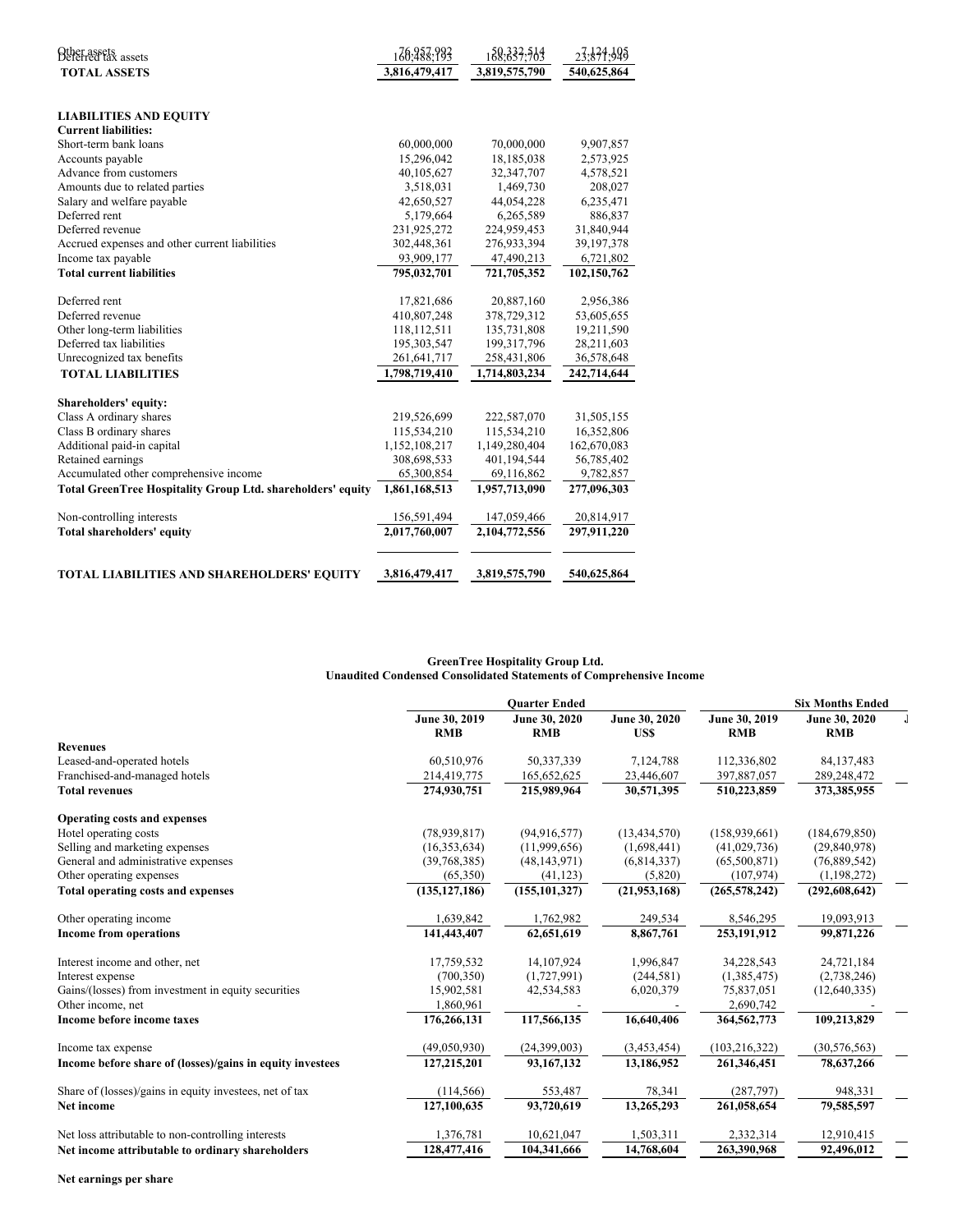| Class A ordinary share-basic and diluted<br>Class B ordinary share-basic and diluted | 1.26<br>1.26 | 1.01<br>1.01 | 0.14<br>0.14 | 2.59<br>2.59  | 0.90<br>0.90 |
|--------------------------------------------------------------------------------------|--------------|--------------|--------------|---------------|--------------|
| Net earnings per ADS                                                                 |              |              |              |               |              |
| Class A ordinary share-basic and diluted                                             | 1.26         | 1.01         | 0.14         | 2.59          | 0.90         |
| Class B ordinary share-basic and diluted                                             | 1.26         | 1.01         | 0.14         | 2.59          | 0.90         |
| Weighted average shares outstanding                                                  |              |              |              |               |              |
| Class A ordinary share-basic and diluted                                             | 67,113,004   | 68,286,954   | 68,286,954   | 67,064,583    | 68,286,954   |
| Class B ordinary share-basic and diluted                                             | 34,762,909   | 34,762,909   | 34,762,909   | 34,762,909    | 34,762,909   |
| Other comprehensive (loss)/income, net of tax                                        |              |              |              |               |              |
| Foreign currency translation adjustments                                             | 11,020,015   | (1,181,225)  | (167, 192)   | (3,782,503)   | 3,816,008    |
| Comprehensive income/(loss), net of tax                                              | 138,120,650  | 92,539,394   | 13,098,101   | 257, 276, 151 | 83,401,605   |
| Comprehensive loss attributable to non-controlling interests                         | 1,376,781    | 10,621,047   | 1,503,312    | 2,332,314     | 12,910,415   |
| Comprehensive income/(loss) attributable to ordinary shareholders                    | 139,497,431  | 103,160,441  | 14,601,413   | 259,608,465   | 96,312,020   |

### **GreenTree Hospitality Group Ltd. Unaudited Condensed Consolidated Statements of Cash Flows**

|                                                                          | <b>Ouarter Ended</b> |                |               | <b>Six Months Ender</b>  |                |  |
|--------------------------------------------------------------------------|----------------------|----------------|---------------|--------------------------|----------------|--|
|                                                                          | June 30, 2019        | June 30, 2020  | June 30, 2020 | June 30, 2019            | June 30, 2020  |  |
|                                                                          | <b>RMB</b>           | <b>RMB</b>     | <b>USS</b>    | <b>RMB</b>               | <b>RMB</b>     |  |
| <b>Operating activities:</b>                                             |                      |                |               |                          |                |  |
| Net income                                                               | 127,100,635          | 93,720,619     | 13,265,293    | 261,058,654              | 79,585,597     |  |
| Adjustments to reconcile net income to net cash provided by operating a  |                      |                |               |                          |                |  |
| ctivities:                                                               |                      |                |               |                          |                |  |
| Depreciation and amortization                                            | 8,150,042            | 16,339,200     | 2,312,664     | 15,820,814               | 32,005,845     |  |
| Share of losses/(gains) in equity method investments                     | 114,566              | (553, 487)     | (78, 341)     | 287,797                  | (948, 331)     |  |
| Interest income                                                          | (2,452,171)          | (2,097,419)    | (296, 870)    | (10, 413, 809)           | (4,841,860)    |  |
| Bad debt expense                                                         | (5,890,482)          | 12,009,289     | 1,699,805     | (4,999,113)              | 17,928,925     |  |
| (Gains)/losses from investments in equity securities                     | (15,902,581)         | (42, 534, 582) | (6,020,379)   | (75,837,051)             | 12,640,335     |  |
| Foreign exchange gains                                                   | (324, 322)           | (1,367,301)    | (193, 529)    | (528, 439)               | (209, 869)     |  |
| Share-based compensation                                                 | 6,260,341            |                |               | 11,109,792               | 232,558        |  |
| Income tax expenses related to dividend distribution or retained profits | 3,955,452            | 4,089,529      | 578,835       | 7,799,944                | 8,089,529      |  |
| Changes in operating assets and liabilities:                             |                      |                |               |                          |                |  |
| Accounts receivable                                                      | (5,850,767)          | (44,819,542)   | (6,343,794)   | (23,868,928)             | (38,698,091)   |  |
| Prepaid rent                                                             |                      | 5,586,585      | 790,730       | 711,581                  | 9,922,250      |  |
| Inventories                                                              | (280,089)            | 156,836        | 22,199        | 1,168,794                | (237, 377)     |  |
| Amounts due from related parties                                         | (25, 151)            | 715,354        | 101,252       | (21, 551)                | 1,510,197      |  |
| Other current assets                                                     | (7,010,607)          | (5,488,452)    | (776, 840)    | 186,182                  | 14,827,078     |  |
| Other assets                                                             | (7,453,225)          | (3,332,215)    | (471, 646)    | (12, 142, 854)           | (9,014,522)    |  |
| Accounts payable                                                         | (2,228,556)          | 1,602,850      | 226,869       | 1,970,109                | 2,888,996      |  |
| Amounts due to related parties                                           | 899,112              | (30, 278)      | (4,286)       | 832,348                  | (2,048,301)    |  |
| Salary and welfare payable                                               | 2,313,943            | 3,390,002      | 479,824       | (5,049,650)              | 1,372,751      |  |
| Deferred revenue                                                         | 9,218,777            | (8, 125, 238)  | (1,150,053)   | 4,825,701                | (39,043,755)   |  |
| Advance from customers                                                   | (607, 442)           | (5,183,719)    | (733,708)     | (2,278,224)              | (7,757,920)    |  |
| Accrued expenses and other current liabilities                           | 2,668,564            | 76,631,257     | 10,846,450    | 28,261,232               | (28, 104, 147) |  |
| Income tax payable                                                       | (51,216,175)         | (30, 267, 700) | (4,284,115)   | (27, 333, 112)           | (46, 418, 967) |  |
| Unrecognized tax benefits                                                | 22,867,582           | (17, 495, 140) | (2,476,276)   | 28,914,333               | (3,209,911)    |  |
| Deferred rent                                                            | (1,558,697)          | (910, 363)     | (128, 854)    | (1,851,268)              | 4,151,399      |  |
| Other long-term liabilities                                              | 2,545,743            | 4,624,768      | 654,593       | 3,593,469                | 17,619,297     |  |
| Deferred taxes                                                           | (272, 719)           | 1,599,014      | 226,327       | 4,997,435                | (12,368,615)   |  |
| Net cash provided by (used in) operating activities                      | 85,021,773           | 58,259,867     | 8,246,150     | 207,214,186              | 9,873,091      |  |
|                                                                          |                      |                |               |                          |                |  |
| <b>Investing activities:</b>                                             |                      |                |               |                          |                |  |
| Purchases of property and equipment                                      | (4,451,361)          | (18, 550, 705) | (2,625,682)   | (13,511,310)             | (41,628,937)   |  |
| Purchases of intangible assets                                           |                      | (9,075)        | (1,284)       |                          | (9,075)        |  |
| Proceeds from disposal of property and equipment                         | 1,000,000            | 11,125         | 1,575         | 1,300,000                | 11,125         |  |
| Acquisitions, net of cash received                                       | (234, 660, 607)      | (1,255,807)    | (177,748)     | (244, 660, 607)          | (1,255,807)    |  |
| Advances for acquisitions                                                | (47,866,700)         |                |               | (47,866,700)             |                |  |
| Repayment of advances for investments                                    |                      | 35,440,000     | 5,016,206     |                          | 35,440,000     |  |
| Purchases of short-term investments                                      | (28, 283, 130)       | (46, 420, 027) | (6,570,328)   | (210,512,312)            | (147,690,027)  |  |
| Proceeds from short-term investments                                     | 40,774,393           | 3,567,419      | 504,935       | 756,830,368              | 398,634,105    |  |
| Increase of long-term time deposits                                      | (20,000,000)         |                |               | (460,000,000)            | (30,000,000)   |  |
| Purchases of investments in equity securities                            | (22,060,000)         |                |               | (24, 036, 351)           |                |  |
| Purchases of long term investments                                       |                      |                |               | (249, 464, 401)          |                |  |
| Proceeds from disposal of equity securities                              | 36,617,830           |                |               | 145,221,744              |                |  |
| Dividends received from investment in equity securities                  |                      | 2,540,418      | 359,573       |                          | 2,540,418      |  |
| Proceeds from disposal of equity method investments                      |                      | 6,380,000      | 903,030       | $\overline{\phantom{a}}$ | 6,380,000      |  |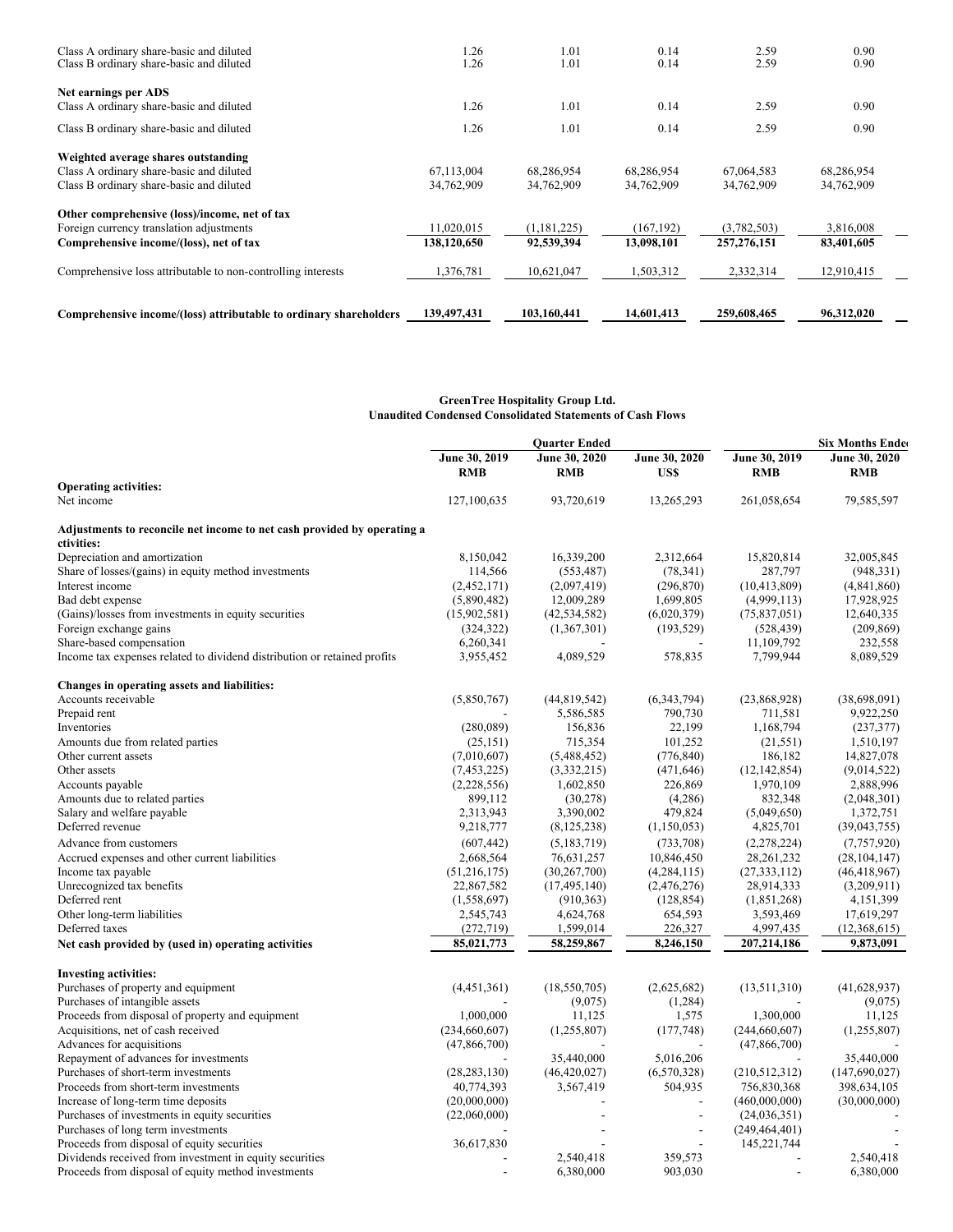| Rean to related parties ted party                                            | (IN6373,758)    | ( <b>138539.899)</b> | (28921.585) | (446.373.758)   | (18563656509)   |
|------------------------------------------------------------------------------|-----------------|----------------------|-------------|-----------------|-----------------|
| Loan to third parties                                                        | (135, 835, 219) | (1,200,000)          | (169, 849)  | (151, 775, 219) | (3,200,000)     |
| Repayment of loan from third parties                                         | 121,280,219     |                      |             | 121,280,219     |                 |
| Loan to franchisees                                                          | (13,460,000)    | (47, 721, 778)       | (6,754,580) | (31,590,000)    | (146, 451, 778) |
| Repayment from a franchisee                                                  | 1,973,956       | 20,199,572           | 2,859,064   | 7,267,353       | 35,215,035      |
| Net cash (used in) provided by investing activities                          | (294, 970, 619) | (46, 229, 179)       | (6,543,316) | (401, 517, 216) | 108,774,738     |
| <b>Financing activities:</b>                                                 |                 |                      |             |                 |                 |
| Distribution to the shareholders                                             |                 |                      |             | (208, 025, 814) |                 |
| Proceeds from short-term borrowings                                          |                 |                      |             |                 | 10,000,000      |
| Capital contribution from non-controlling interest holders                   |                 | 2,978,387            | 421,563     | 10,390,000      | 3,378,387       |
| Net cash (used in) provided by financing activities                          |                 | 2,978,387            | 421,563     | (197, 635, 814) | 13,378,387      |
| Effect of exchange rate changes on cash and cash equivalents and restricted  |                 |                      |             |                 |                 |
| cash                                                                         | 3,249,707       | 1,167,214            | 165,208     | (8,440,253)     | 592,196         |
| Net (decrease) increase in cash and cash equivalents and restricted          |                 |                      |             |                 |                 |
| cash                                                                         | (206, 699, 139) | 16,176,289           | 2,289,605   | (400, 379, 097) | 132,618,412     |
| Cash and cash equivalents and restricted cash at the beginning of the period | 1,073,645,827   | 458,602,346          | 64,910,949  | 1,267,325,785   | 342,160,223     |
| Cash and cash equivalents and restricted cash at the end of the period       | 866,946,688     | 474,778,635          | 67,200,554  | 866,946,688     | 474,778,635     |

## **GreenTree Hospitality Group Ltd. Unaudited Reconciliation of GAAP and Non-GAAP Results**

|                                               | <b>Ouarter Ended</b>                       |                                           |                                     | <b>Six Months Ended</b>                    |                                    |                                     |
|-----------------------------------------------|--------------------------------------------|-------------------------------------------|-------------------------------------|--------------------------------------------|------------------------------------|-------------------------------------|
| Net income                                    | June 30, 2019<br><b>RMB</b><br>127,100,635 | June 30, 2020<br><b>RMB</b><br>93,720,619 | June 30, 2020<br>US\$<br>13,265,293 | June 30, 2019<br><b>RMB</b><br>261,058,654 | June 30, 2020<br>RMB<br>79,585,597 | June 30, 2020<br>US\$<br>11,264,610 |
| Deduct:                                       |                                            |                                           |                                     |                                            |                                    |                                     |
| Other operating income                        | 1,639,842                                  | 1,762,982                                 | 249,534                             | 8,546,295                                  | 19,093,913                         | 2,702,568                           |
| Gains from investment in equity securities    | 15,902,581                                 | 42,534,583                                | 6,020,379                           | 75,837,051                                 | 42,534,583                         | 6,020,379                           |
| Share of gain in equity investees, net of tax |                                            | 553,487                                   | 78,341                              |                                            | 948,331                            | 134,228                             |
| Other income, net                             | 1,860,961                                  |                                           |                                     | 2,690,742                                  |                                    |                                     |
| Add:                                          |                                            |                                           |                                     |                                            |                                    |                                     |
| Other operating expenses                      | 65,350                                     | 41,123                                    | 5,820                               | 107,974                                    | 1,198,272                          | 169,604                             |
| Income tax expense                            | 49,050,930                                 | 24,399,003                                | 3,453,455                           | 103,216,322                                | 30,576,563                         | 4,327,832                           |
| Share of loss in equity investees, net of tax | 114,566                                    |                                           |                                     | 287,797                                    |                                    |                                     |
| Interest expense                              | 700,350                                    | 1,727,991                                 | 244,581                             | 1,385,475                                  | 2,738,246                          | 387,574                             |
| Share-based compensation                      | 7,326,131                                  |                                           |                                     | 12,175,582                                 | 232,558                            | 32,916                              |
| Depreciation and amortization                 | 8,150,042                                  | 16,339,200                                | 2,312,663                           | 15,820,814                                 | 32,005,845                         | 4,530,133                           |
| Losses from investment in equity securities   |                                            |                                           |                                     |                                            | 55,174,918                         | 7,809,503                           |
| <b>Adjusted EBITDA (Non-GAAP)</b>             | 173,104,620                                | 91,376,884                                | 12,933,558                          | 306,978,530                                | 138,935,172                        | 19,664,997                          |

|                                              | <b>Ouarter Ended</b>                       |                                           |                                     | <b>Six Months Ended</b>                    |                                           |                                     |
|----------------------------------------------|--------------------------------------------|-------------------------------------------|-------------------------------------|--------------------------------------------|-------------------------------------------|-------------------------------------|
| Net income                                   | June 30, 2019<br><b>RMB</b><br>127,100,635 | June 30, 2020<br><b>RMB</b><br>93,720,619 | June 30, 2020<br>US\$<br>13,265,293 | June 30, 2019<br><b>RMB</b><br>261,058,654 | June 30, 2020<br><b>RMB</b><br>79,585,597 | June 30, 2020<br>US\$<br>11,264,610 |
|                                              |                                            |                                           |                                     |                                            |                                           |                                     |
| Deduct:                                      |                                            |                                           |                                     |                                            |                                           |                                     |
| Government subsidies (net of 25% tax)        | 233,981                                    | 779,513                                   | 110,332                             | 5,048,981                                  | 13,212,085                                | 1,870,049                           |
| Gains from investment in equity securities   |                                            |                                           |                                     |                                            |                                           |                                     |
| $(\text{net of } 25\% \text{ tax})$          | 11,926,936                                 | 31,900,937                                | 4,515,285                           | 56,877,788                                 | 31,900,937                                | 4,515,285                           |
| Other income (net of 25% tax)                | 1,395,721                                  |                                           |                                     | 2,018,057                                  |                                           |                                     |
| Add:                                         |                                            |                                           |                                     |                                            |                                           |                                     |
| Share-based compensation                     | 7,326,131                                  |                                           |                                     | 12,175,582                                 | 232,558                                   | 32,916                              |
| Losses from investments in equity securities |                                            |                                           |                                     |                                            | 41,381,189                                | 5,857,127                           |
| One-time provision of bad debt               |                                            | 9,501,082                                 | 1,344,791                           |                                            | 9,501,082                                 | 1,344,791                           |
| Income tax expenses related to dividend      |                                            |                                           |                                     |                                            |                                           |                                     |
| distribution                                 | 3,955,452                                  | 4,089,529                                 | 578,835                             | 7,799,944                                  | 8,089,529                                 | 1,144,999                           |
| Core net income(Non-GAAP)                    | 124,825,580                                | 74,630,780                                | 10,563,302                          | 217,089,354                                | 93,676,933                                | 13,259,109                          |
|                                              |                                            |                                           |                                     |                                            |                                           |                                     |
| Core net income per ADS (Non-GAAP)           |                                            |                                           |                                     |                                            |                                           |                                     |
| Class A ordinary share-basic and diluted     | 1.23                                       | 0.72                                      | 0.10                                | 2.11                                       | 0.91                                      | 0.13                                |
| Class B ordinary share-basic and diluted     | 1.23                                       | 0.72                                      | 0.10                                | 2.11                                       | 0.91                                      | 0.13                                |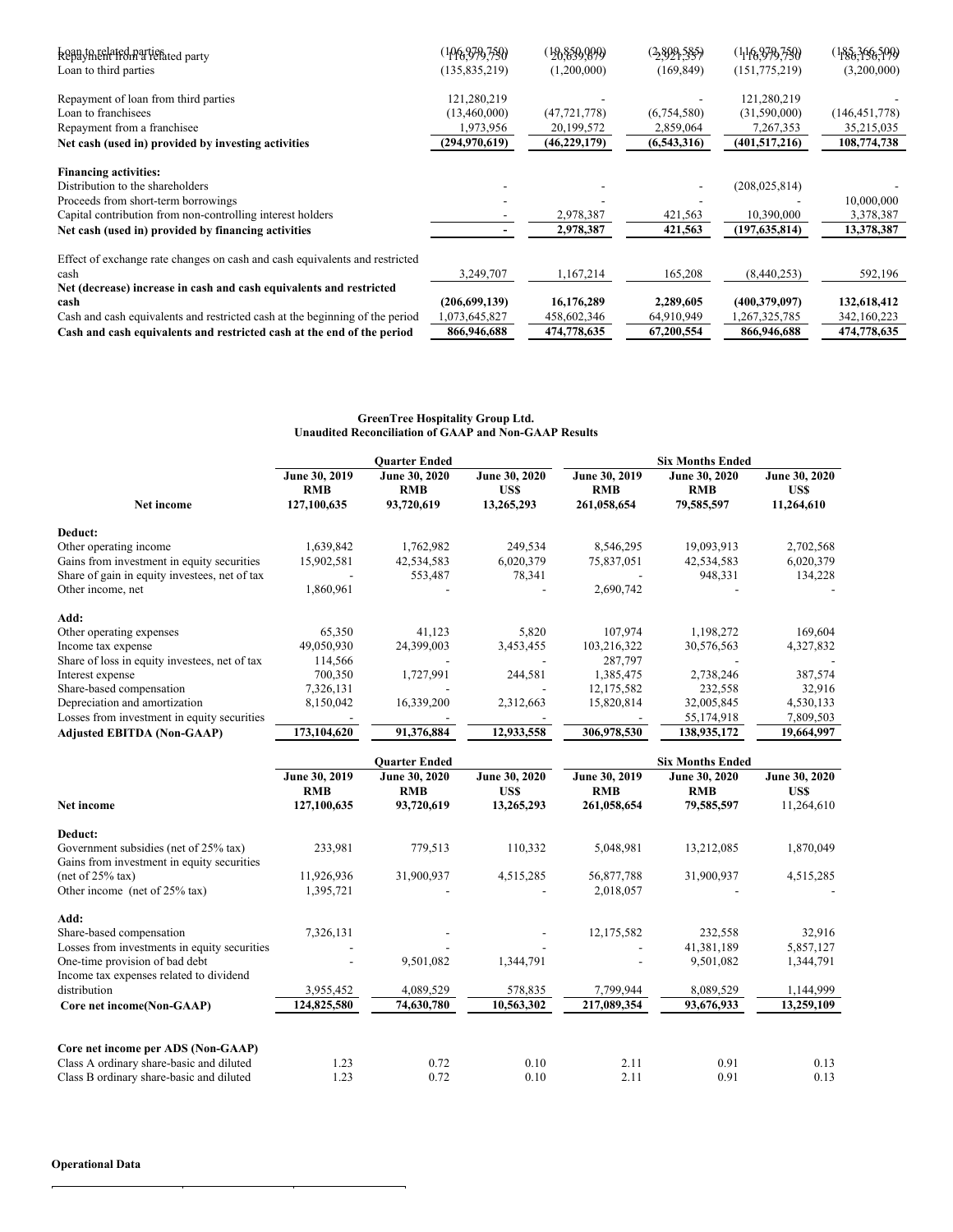|                          | As of June 30, 2019 | As of June 30, 2020 |
|--------------------------|---------------------|---------------------|
| Total hotels in          |                     |                     |
| operation:               | 2,955               | 4,066               |
| Leased-and-owned         |                     |                     |
| hotels                   | 30                  | 35                  |
| Franchised hotels        | 2,925               | 4,031               |
| Total hotel rooms in     |                     |                     |
| operation                | 236,557             | 296,307             |
| Leased-and-owned         |                     |                     |
| hotels                   | 3,803               | 4,359               |
| <b>Franchised hotels</b> | 232,754             | 291,948             |
| <b>Number of cities</b>  | 300                 | 343                 |

|                        | <b>Quarter Ended</b> |                                         |  |  |  |
|------------------------|----------------------|-----------------------------------------|--|--|--|
|                        |                      | As of June 30, 2019 As of June 30, 2020 |  |  |  |
| Occupancy rate (as a   |                      |                                         |  |  |  |
| percentage)            |                      |                                         |  |  |  |
| Leased-and-owned       |                      |                                         |  |  |  |
| hotels                 | 70.5%                | 46.5%                                   |  |  |  |
| Franchised hotels      | 81.3%                | 63.7%                                   |  |  |  |
| Blended                | 81.1%                | 63.4%                                   |  |  |  |
| Average daily rate (in |                      |                                         |  |  |  |
| <b>RMB</b> )           |                      |                                         |  |  |  |
| Leased-and-owned       |                      |                                         |  |  |  |
| hotels                 | 216                  | 173                                     |  |  |  |
| Franchised hotels      | 171                  | 142                                     |  |  |  |
| <b>Blended</b>         | 172                  | 142                                     |  |  |  |
| <b>RevPAR</b> (in RMB) |                      |                                         |  |  |  |
| Leased-and-owned       |                      |                                         |  |  |  |
| hotels                 | 152                  | 80                                      |  |  |  |
| Franchised hotels      | 139                  | 90                                      |  |  |  |
| Blended                | 139                  | 90                                      |  |  |  |

|                               |                     | <b>Number of Hotels in Operation</b> |                     | <b>Number of Hotel Rooms in Operation</b> |
|-------------------------------|---------------------|--------------------------------------|---------------------|-------------------------------------------|
|                               | As of June 30, 2019 | As of June 30, 2020                  | As of June 30, 2019 | As of June 30, 2020                       |
| Luxury                        | 19                  | 21                                   | 4,017               | 4,388                                     |
| Argyle                        | 19                  | 21                                   | 4,017               | 4,388                                     |
| Mid-to-up-scale               | 152                 | 296                                  | 15,357              | 26,682                                    |
| GreenTree Eastern             | 96                  | 118                                  | 10,200              | 12,509                                    |
| Deepsleep Hotel               |                     | 2                                    | 62                  | 161                                       |
| Gem                           | 18                  | 32                                   | 1,669               | 2,896                                     |
| Gya                           | 11                  | 28                                   | 918                 | 2,348                                     |
| Vx                            | 17                  | 28                                   | 1,397               | 2,260                                     |
| Ausotel                       | 9                   | 11                                   | 1,111               | 1,521                                     |
| Urban Garden and others*      |                     | 77                                   |                     | 4,987                                     |
| Mid-scale                     | 2,348               | 2,610                                | 198,176             | 212,674                                   |
| GreenTree Inn                 | 1,931               | 2,047                                | 166,183             | 173,519                                   |
| <b>GT</b> Alliance            | 295                 | 316                                  | 22,994              | 24,176                                    |
| GreenTree Apartment           | 3                   | 10                                   | 180                 | 488                                       |
| Vatica                        | 119                 | 124                                  | 8,819               | 9,026                                     |
| City 118 Selected and others* |                     | 113                                  |                     | 5,465                                     |
| <b>Economy hotels</b>         | 436                 | 1,139                                | 19,007              | 52,563                                    |
| Shell                         | 436                 | 574                                  | 19,007              | 25,017                                    |
| City 118 and others*          |                     | 565                                  |                     | 27,546                                    |
| <b>Total</b>                  | 2,955               | 4,066                                | 236,557             | 296,307                                   |

*\* Others include other brands in each segment of Urban.*

# **For more information, please contact:**

# **GreenTree**

Ms. Selina Yang Phone: +86-21-3617-4886 ext. 7999 E-mail: [ir@998.com](mailto:ir@998.com)

Mr. Nicky Zheng Phone: +86-21-3617-4886 ext. 6708 E-mail: [ir@998.com](mailto:ir@998.com)

# **Christensen**

In Shanghai